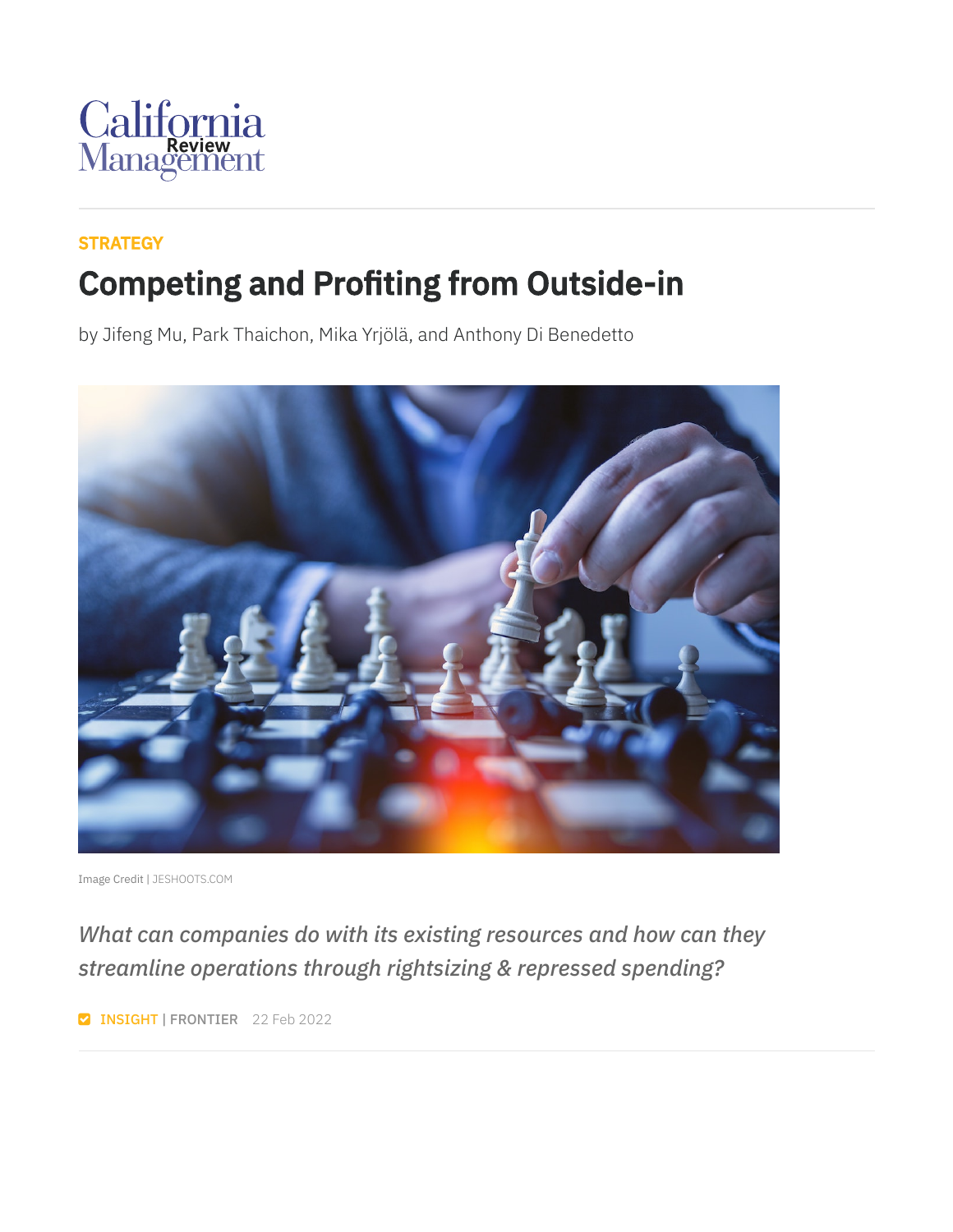Philosophical ideologies determine how firms operate their businesses. Traditionally, business strategists and managers follow an inside-out approach based on the resourcebased view of the firm for business success. $^1$  This view starts by asking what a company can do with its existing resources, and looks to streamline operations through rightsizing and repressed spending. In practice, inside-out oriented firms ask questions: "How can we invent the future with our resources?", "How can we make innovative products with our resources?", and "What can we do with our capabilities given our resources?" However, the inside-out approach to strategy may intrinsically limit the firm's ability to adapt to major changes in the market. In order to overcome the problems associated with the inside-out approach to problem-solving and capability development, strategists realize that an outside-in approach is needed for firms to compete in the [marketplace.](https://www.hypeinnovation.com/approach/examples/open-innovation)<sup>2</sup> The **outside-in approach** is guided by the belief that superior customer value creation is the key to firm success and competitive advantage. Customer value proposition sets the strategic direction regarding target markets, the offering, and the firm's competitors. In practice, outside-in oriented firms ask questions: "What do our customers need us to do for them given what is going on outside of the firm?", "What products should we introduce to market given customer need?", and "What capabilities do we need to develop to create a solution to the customers' problem?"

As perspectives on competitive advantage, the outside-in view and inside-out views target and emphasize different sources of competitive advantage. These two views have been used in marketing, management, and elsewhere to characterize whether strategy, marketing capabilities, and mental models begin from an internal (firm) or external (market) starting point. Nonetheless, there have been disagreements on whether the competitive advantage is better explained by outside-in or inside-out views. Proponents of the inside-out view highlight the importance of firm-owned resources and competencies, while proponents of the outside-in view argue that resources and competencies are meaningless if they are easily matched by competitors or do not answer customer requirements. Historically, theories favoring inside-out factors have been in vogue among researchers, while more recently, especially among marketing scholars and strategists, the outside-in view has been gaining ground. Scholars have argued that the inside-out view is inherently myopic and that, in turn, the outside-in view opens more opportunities for competitive advantage. **Figure 1** illustrates this line of reasoning. In both cases, the firm is currently competing with offering A and considering alternatives for expansion. In the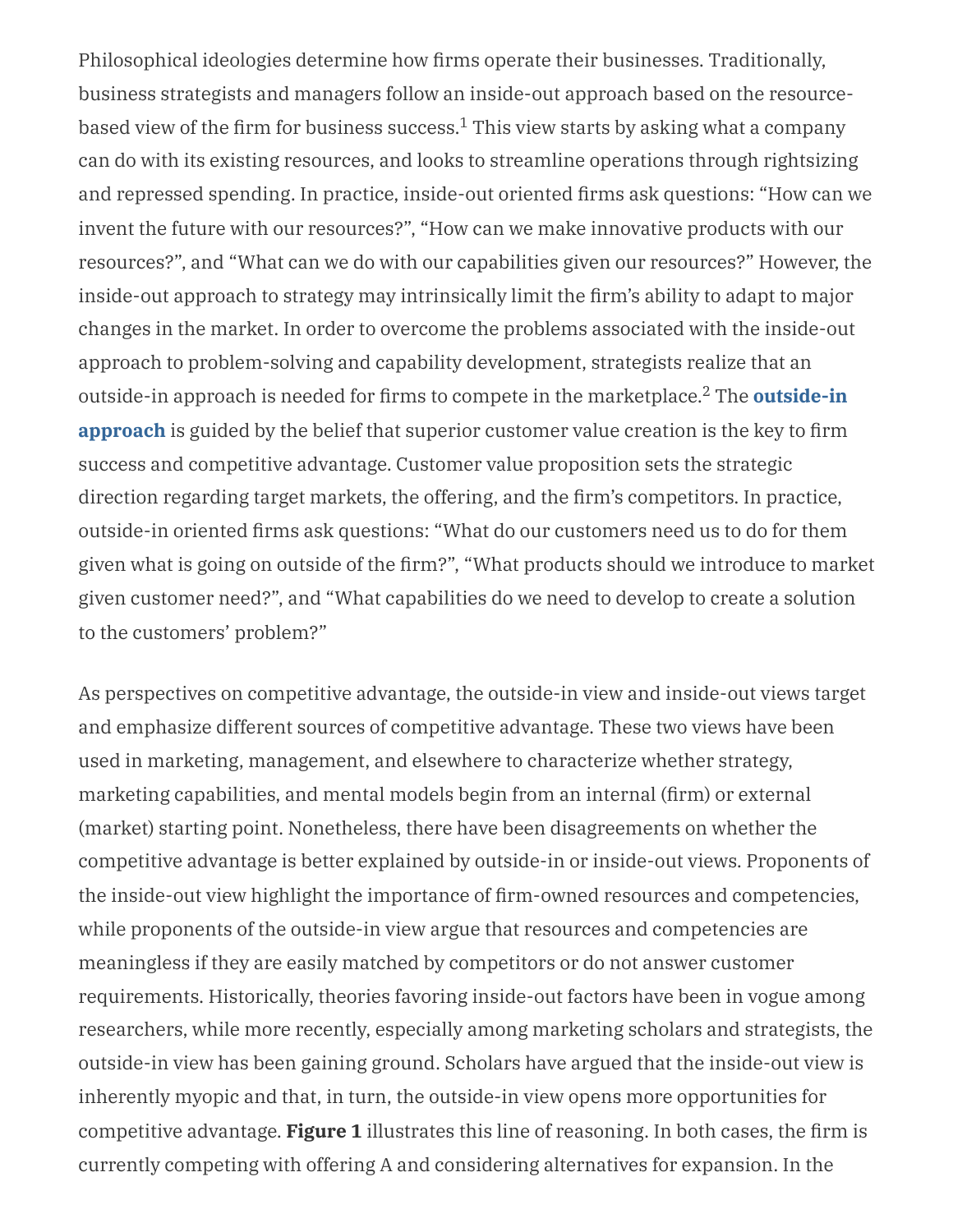case of the inside-out view (1a), firms limit their possible growth perspectives according to their current resources and capabilities. In the case of the outside-in view (1b), firms first identify lucrative market positions (i.e. C and D), and then develop new capabilities and resources to be able to expand to those positions.



#### **Figure 1 Illustration of inside-out and outside-in oriented decisions**

## The Outside-in View of the Firm

An outside-in strategy has a reverse order when compared to the inside-out.<sup>3</sup> It begins by primarily considering customers and marketplace changes, and only secondarily examining the degree to which the firm can respond to customer requirements and competitor actions, thereby implicitly addressing organizational resources. For example, Procter & Gamble believe that the key to unlocking their new emerging market in Asia and Africa is not about cost efficiency, pricing programs, or distribution capability but is to obtain meaningful and predictive market insights that help P&G create impactful strategies. Such an approach focuses on knowledge, opportunities, and resources that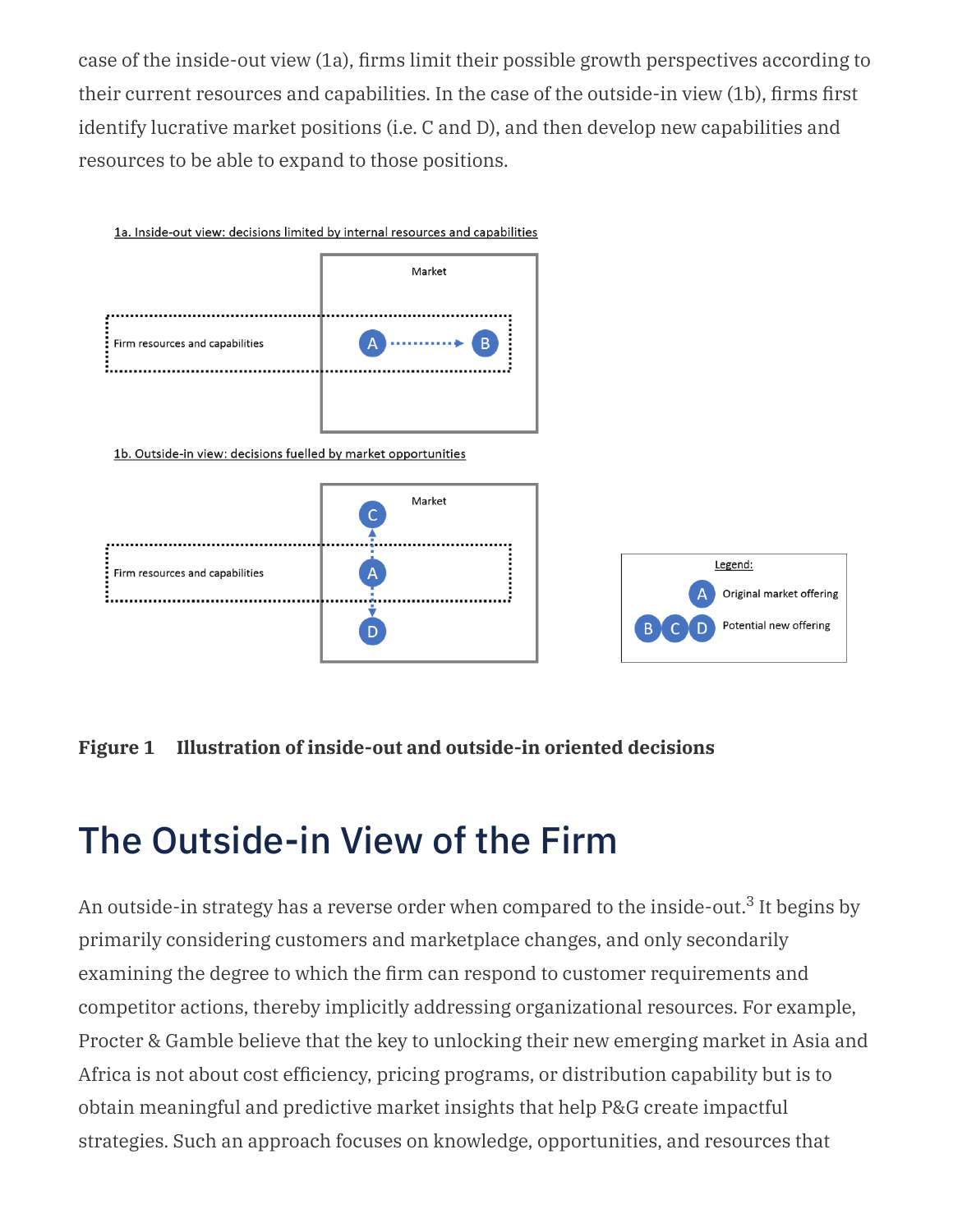reside outside the firm. Valuable resources are created when firms interact with external entities in competitive, institutional, and cognitive environment, where resources arise both by design and as the unexpected by-products of firm interactions with external entities.

In formulating marketing strategy, based on the outside-in view, companies look at customers and the marketplace and works backward by exploring what the markets and customers are expecting and coming up with solutions from the view of the markets and customers in real time.<sup>4</sup> In practice, companies taking an outside-in approach first seek to immerse themselves in the mind of their customers and markets to fully understand customer needs and marketplace changes before designing their marketing strategy and assembling resources (learning and development). Jeff Bezos, Amazon's founder and chairman, supports an outside-in approach via a "working backward" attitude\*"Rather than ask what we are good at and what else can we do with that skill, you ask, who are our customers? What do they need? And then you say we're going to give that to them regardless of whether we have the skills to do so, and we will learn these skills no matter how long it takes..."<sup>5</sup> As such, firms no longer can afford to ignore what is going on outside their realm. They are unable to ascertain they know exactly what the customer and market want if they follow an inside-out approach. What was a valuable resource or advantageous market position can become outdated when consumer needs and technology separately or simultaneously change and rivals dream up new ways of identifying and fulfilling wholly new wants in novel ways that fundamentally challenge the old order.

## Two Sides of the Same Coin

Business theorists have employed different approaches to explain competitive advantage. As such, both the inside-out and outside-in views, as well as many other approaches in the marketing and management frameworks, are "theories of competitive advantage". This suggests that the outside-in view is a way to understand the competitive advantage of firms. Therefore, any considerations of alternatives should begin with the root metaphor of thinking. One alternative to a "prioritizing" metaphor would be a "balancing" metaphor. Such an approach would theorize that both inside-out and outside-in views are needed and that a competitive advantage can be orchestrated by firms that succeed in this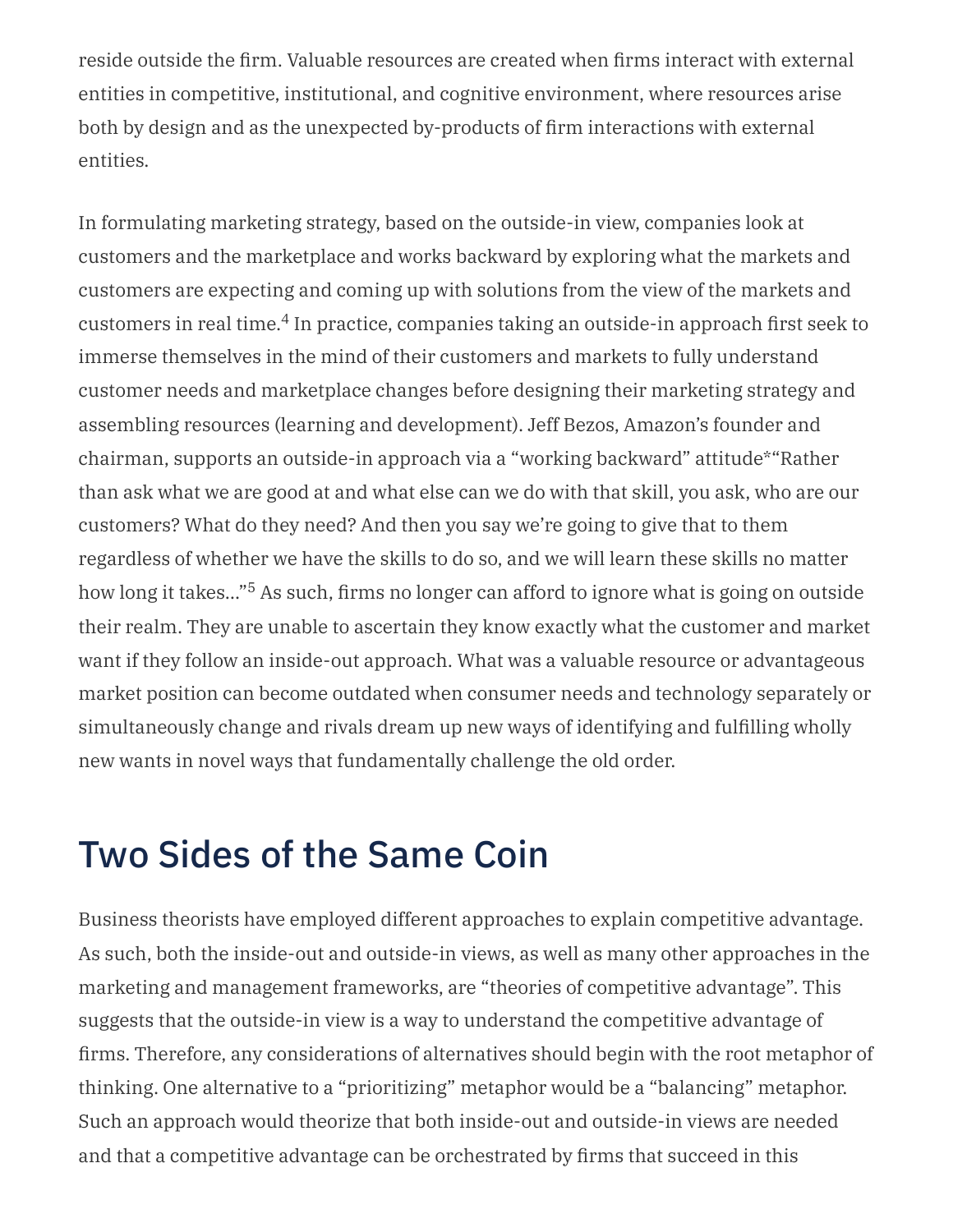balancing act. Adopting a balancing approach comprising both perspectives can achieve complementarities that benefit the firm organization. Any more specific alternative assumptions are likely to touch upon the areas of antecedents to, mechanisms of and outcomes of outside-in thinking as well as to any boundary conditions and different levels of analyses. **Figure 2**, below, presents a framework build on a set of alternative assumptions. Naturally, several alternative frameworks are possible (e.g. institutions could also be a viable level of analysis), but this one illustrates the areas that future theoretical and empirical work should clarify.



#### **Figure 2 The outside-in and inside-out view: Two sides of the same coin**

Both the outside-in and outside-in views are clearly important in shaping firm strategy and performance. Theoretically and practically, it is hard to untangle a firm's internal resources and capabilities and its external market conditions for competitive advantage analysis.<sup>6</sup> An either/or narrow trade-off perspective does not represent reality adequately. Opportunity discovery for customer value creation cannot be neatly separated from resource deployment in the firm operation to fufill customer needs. The dual process of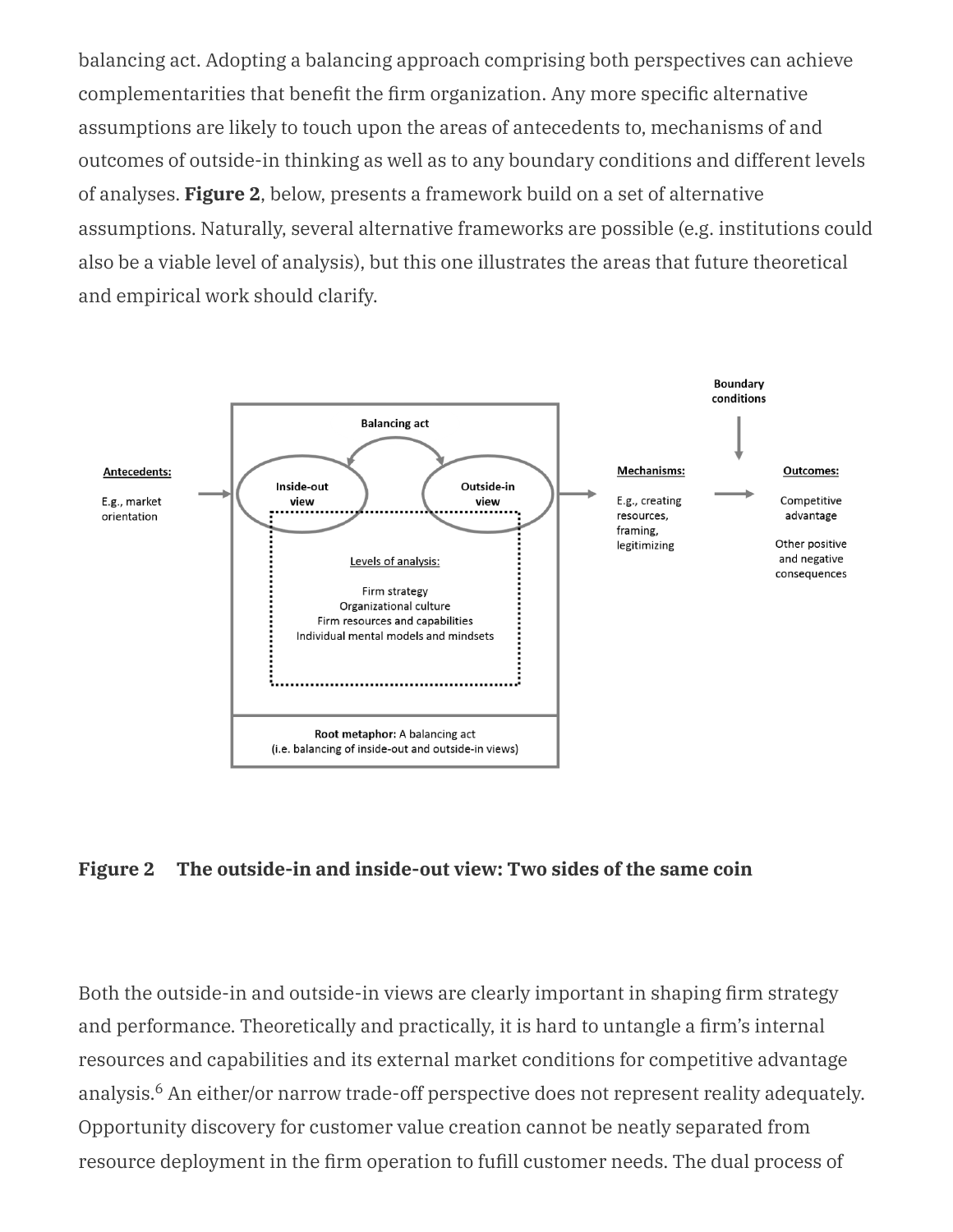opportunity discovery and resource deployment are interdependent across time and space. Over-emphasizing either the outside-in or inside-out view fuels reinforcing cycles risking developing partial and incomplete managerial solutions.

An outside-in firm emphasizes the conditions of the external market to create the best value for customers whereas an inside-out view directs firms to look internally to find what it does best. The long lists of all the possible things, that include resources that companies love to amass in the expectation of long life and success, are misleading. Resources are valuable only to the extent that they can relate to the discovery of market opportunities and customer needs fulfillment. The focus of outside-in and inside-out views is different and often reflects an overarching corporate trait; they can be prioritized by different departments within a firm. For example, the marketing and sales department is often the center of an outside-in approach as they directly interact with customers and the market, and are responsible for collecting insights about customers, competitors, suppliers and channel members, and technology advances. Market insights can be converted into strategies that create superior value to customers and transform the market. This can complement the inside-out view that is usually favored by engineers and technical departments, ensuring that there will be a market before resources are employed to develop new offerings.

Outside-in view suggests that competitive advantage exists in the eyes of customers and is therefore always linked to the target customer group/market, and achieved by anticipating market requirement ahead of competitors. It is this capacity of outside-in firms to see possibilities that others have not seen, and the capacity to inspire and mobilize employees and strategic partners to commit resources to exploit the perceived possibilities that make outside-in firms excel in the marketplace. Competitive advantage is something that allows a company to realize superior performance in a market. It is therefore tied to the creation of superior customer-perceived value via imagination, creativity, problem-solving, and experimentation of employees. In other words, such an advantage is tied to the firm's ability to market offerings that correspond to customer requirements or key buying criteria in terms of various factors such as price, functionality and image. It answers the question 'how will the firm compete?' once a target market is chosen.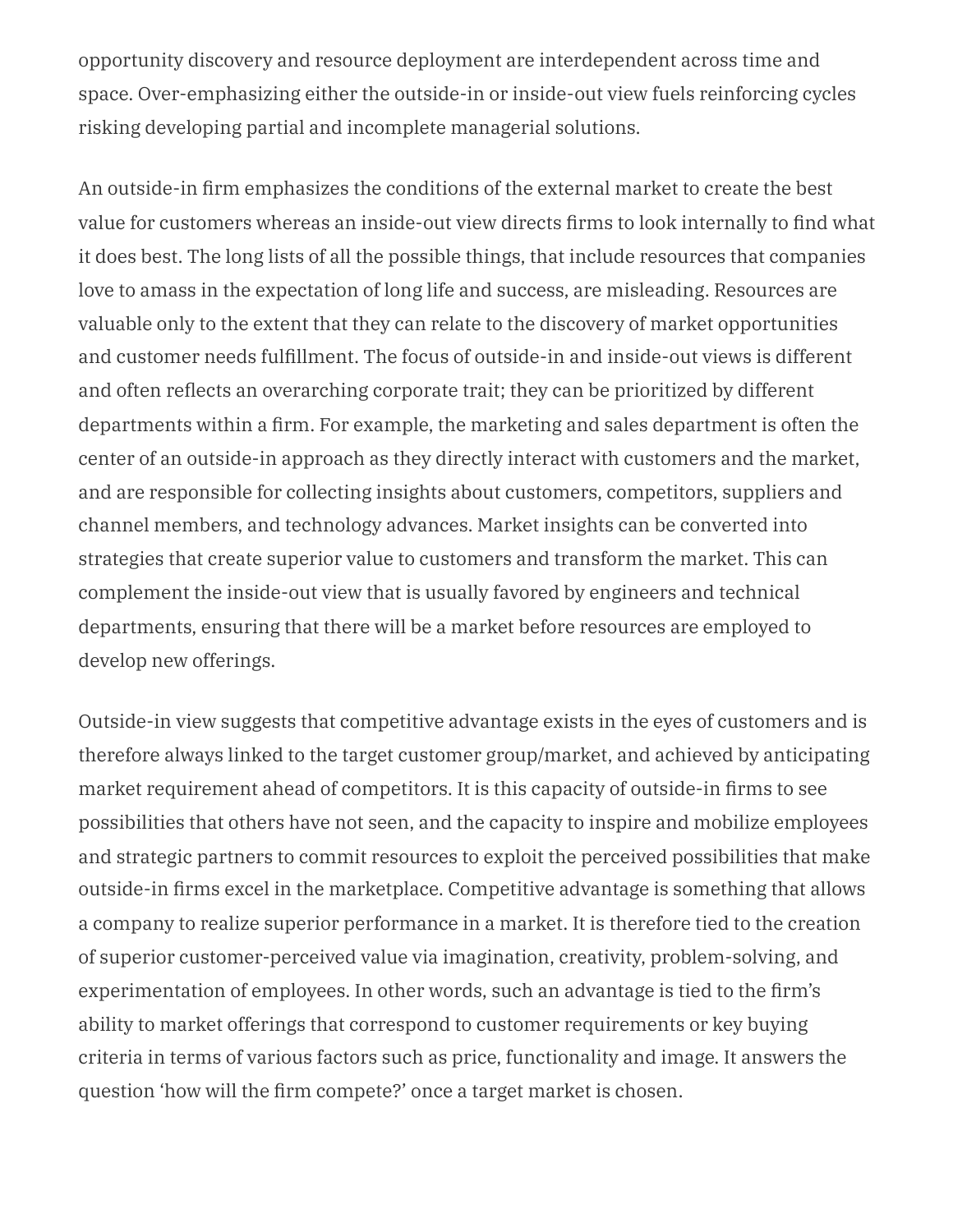## The Outside-in Firm and the Market Ecosystem

An outside-in approach can enable firms to achieve superior performance via their interactions with the market actors. [As such, outside-in approach can be seen as] a typology of social mechanisms. First, the macro–micro mechanisms, labelled situational mechanisms, explain how the macro conditions or contexts influence actors. Second, action-formation mechanisms or the micro–micro-mechanisms describe the actions and interactions between individual actors at the micro-levels. Third, the micro-macro mechanisms or transformational mechanisms explain how actors can influence macrolevel levels via their actions and interactions.

The macro-level involves the ecosystem which is defined as relatively self-contained, selfadjusting systems of resource-integrating actors connected by shared institutional logics and mutual value creation through service exchange, the ecosystem that promotes a firm culture that is open-minded, agile, mindful of diverse stakeholders, and boundarybreaking. The micro-level encompasses market actors such as firms, customers and business partners. As outside-in firms place a significant focus on the market and external actors. These acttors are driven by the market ecosystem (a macro-micro mechanism), engage with other actors through active linking (a micro-micro mechanism), and through their interactions and actions, transform the market (micro-macro mechanism). **Figure 3** depicts the mechanisms.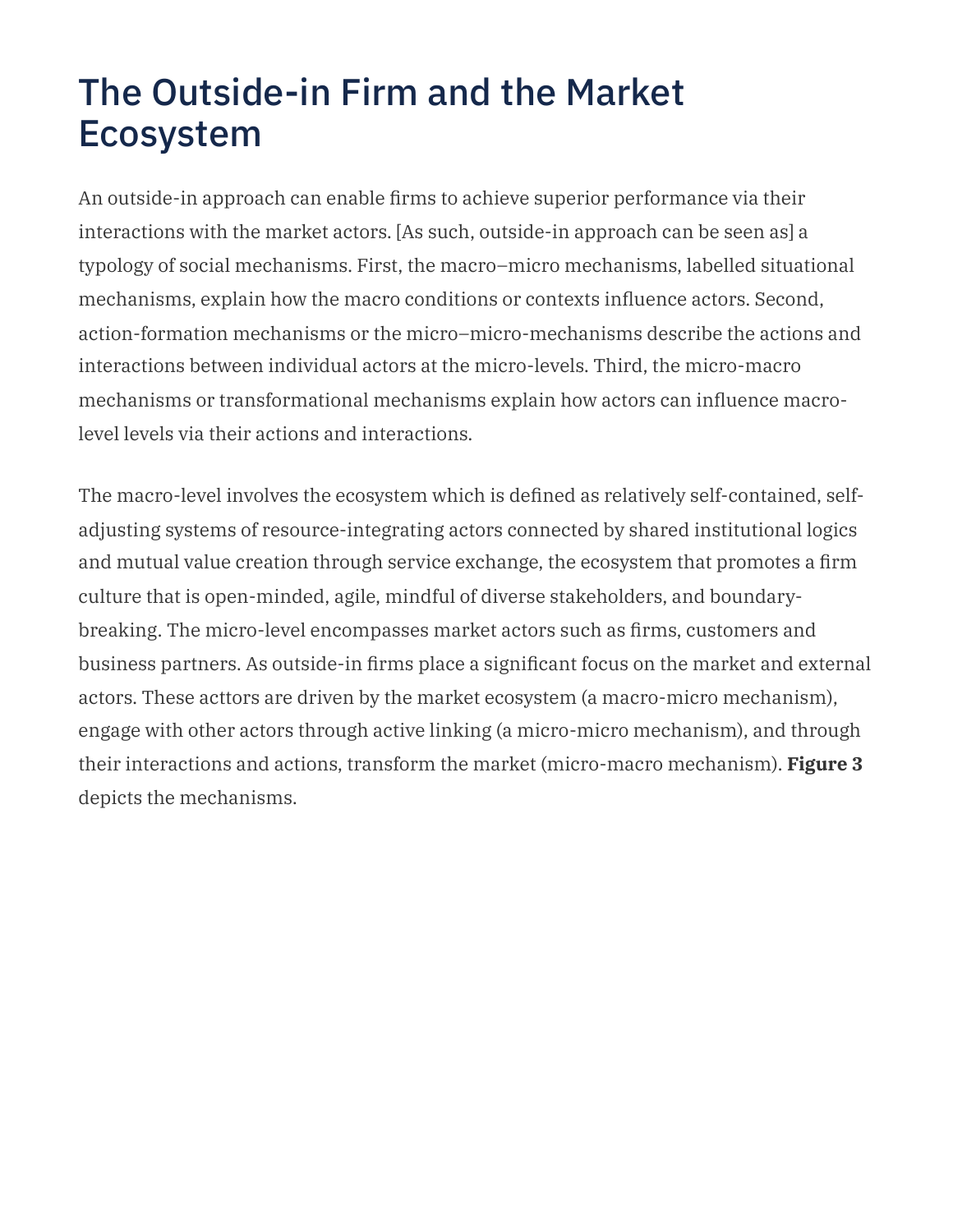

**Figure 3 Relationship between an outside-in firm and the market**

## Market-driven (Macro-micro Mechanism)

Modern firms such as Microsoft, P&G, IKEA, and Unilever follow market trends and competition by taking a market-driven approach and adopt comprehensive and concentrated growth strategies for their business. These companies successfully deliver value to customers efficiently and effectively by proactively engaging in an *exploration of the*  $\emph{service}$  ecosystem $^7$  with market-sensing. Central to firm's market sensing is the vigilance of even the smallest deviations in the market in order to find uncovered market opportunities and to make accurate predictions about reactions to marketing initiatives. Market sensing encompasses capacities to precisely decipher environmental data and promptly uncover and predict market trends, which enable them to quickly respond to dynamic requirements in the marketplace. Market-sensing has three mechanisms: sensing, sensemaking and reflection. *Sensing* involves an open-minded attitude which actively looks for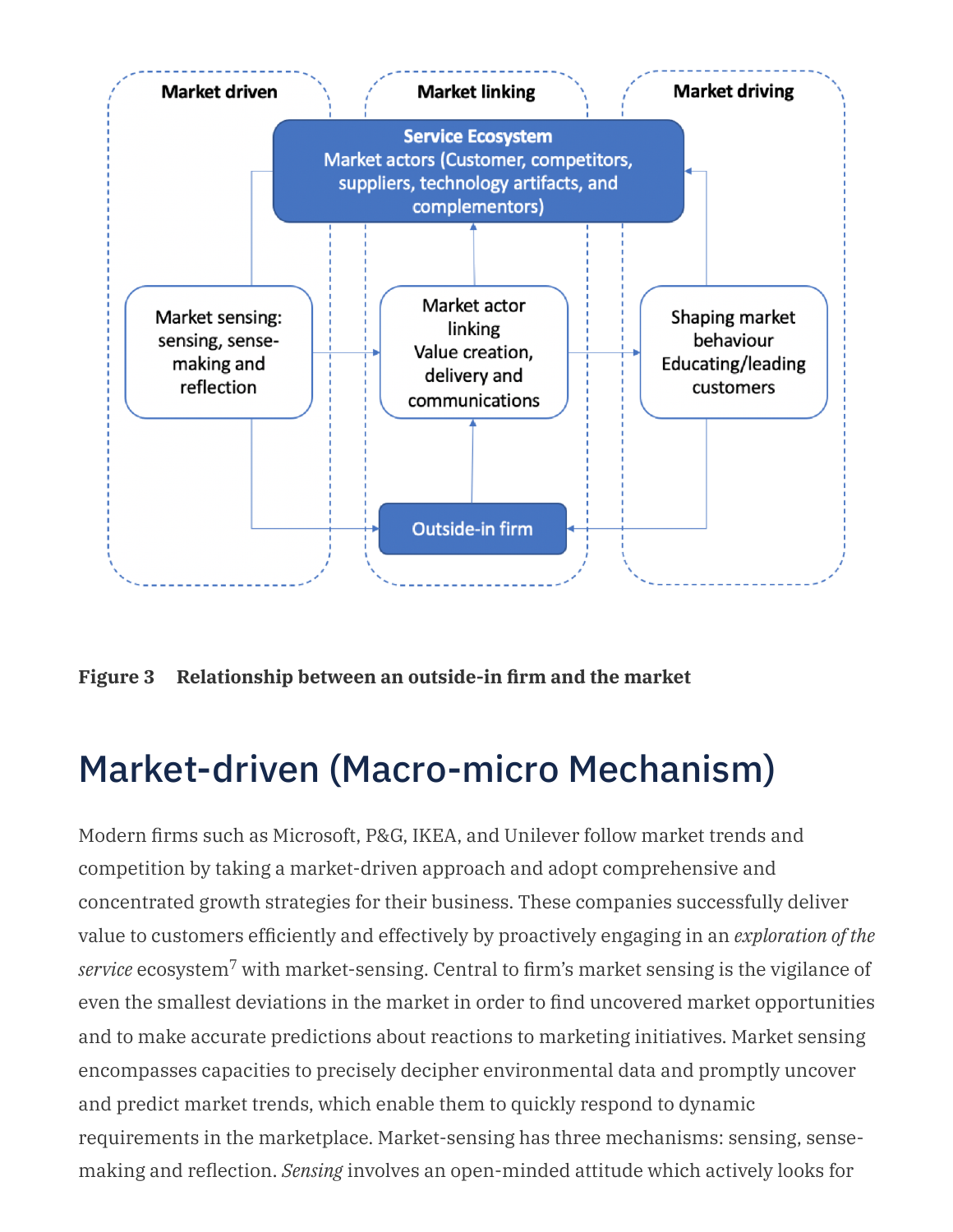intelligence without confirmation bias, and subsequent comprehensive dissemination of information. This leads to *sense-making* in which the insights permeate into collective mental models and support effective use of the market intelligence to devise strategies that anticipate instead of merely reacting to market changes. The process of *reflection* helps to evaluate the effectiveness of the entire market-sensing process and generate testable hypotheses for success.

# Market Linking (Micro-micro Mechanism)

While market sensing enables firms to be more empathetic to customers, develop unique market insights and discover opportunities and threats, firms need to adapt to the accelerating changes in technology and marketplace. Recognition of market signals enables the firm to create exceptional value by developing game-changing products, building stronger relationships with customers, and generating more sustained differentiation. This is facilitated by the action-formation mechanism or micro-micro mechanism in which firms interact with other market actors in the networks of business relationships: Market linking.

Contemporary firms such as Walmart, Amazon, Google, Apple, and IBM compete and win in the business ecosystems by collaborating with hundreds and thousands of partners to create and deliver products and services to customers. This strategy is called market linking. Market linking is defined as the extent to which organizations establish and maintain long-term relationships with consumers and a purposeful coalitions of partners such as channel members and suppliers, emphasizing the need for networking and importance of social capital in the acquisition of network resources. On this basis, firms can link their capabilities and resources to the external ecosystem to formulate strategies and outperform their rivals. Being able to detect and predict marketplace requirements, outside-in firms can identify important partners and cultivate strong bonds with their partners in order to create superior value to their customers in the business ecosystem. Firms develop collaborative relationships with their key partners via mutual understanding, credibility and trust can co-create value, coordinate activities and share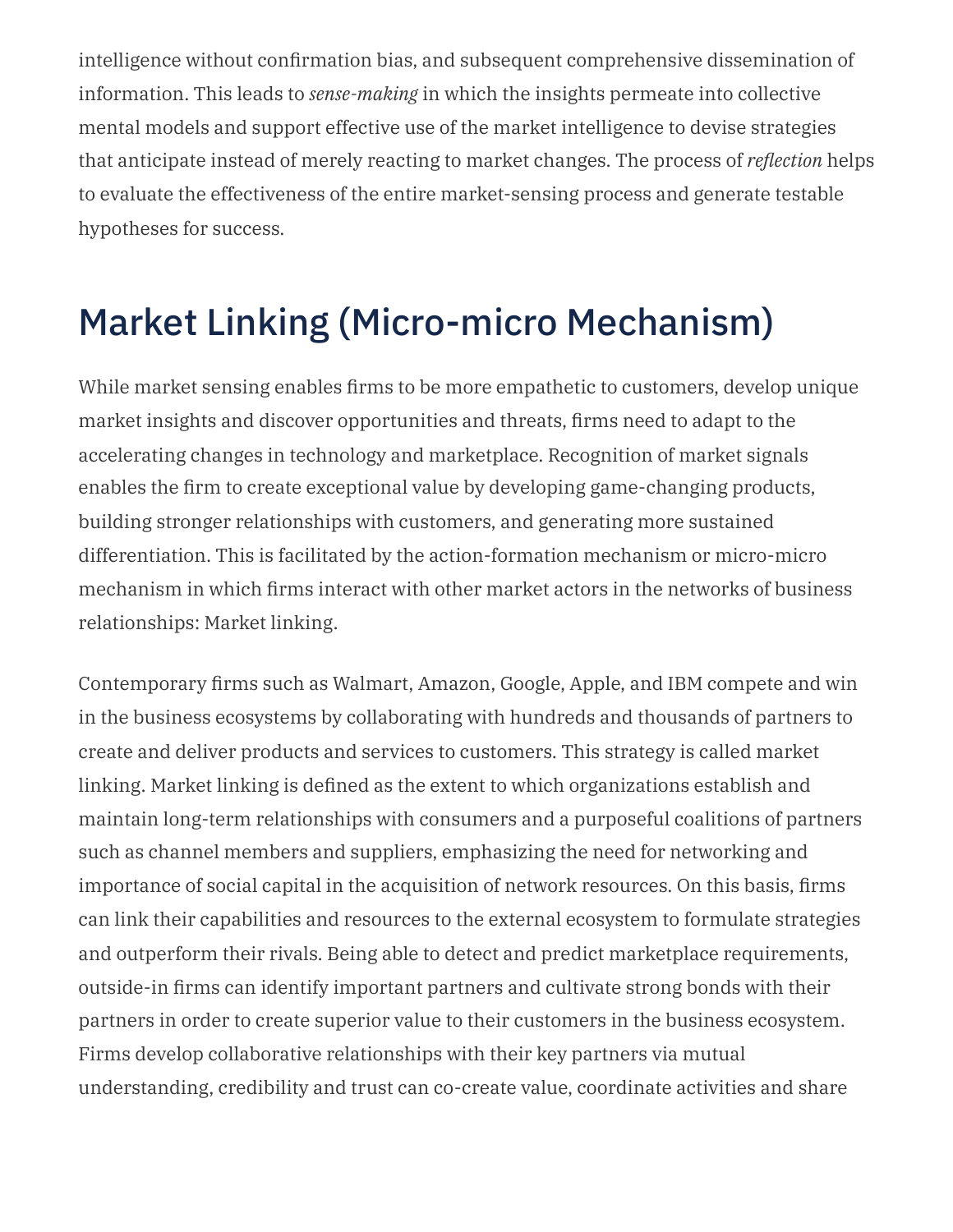resources. Strong connections with major stakeholders such as suppliers and channel members can assist the firm in crafting their responses to market changes and customers' specific needs and wants.

### Market Driving (Micro-macro Mechanism)

By driving market, Apple anticipates trends and takes risk to consistently amaze and surprise customers with delivered value. Market driving is atransformational mechanism, how an outside-in firm devising their actions and interactions with other market actors at the micro-level can generate macro-level outcomes. *Market driving refers to the aptitude to predict the future and shape the market.*

*Market-driving* involves explorative behaviors, which challenge existing notions and lead to influencing the structure of the market and/or the behavior(s) of market players in a direction that enhances the competitive position of the business, and push the envelope of possibility and consistently surprise customers by introducing unique value in exceptional novel products and services. Driving the market means that firms need to educate customers and lead their partners, which changes the way a market is structured and how competition evolves. While being market-driven means learning from the market, a market driving perspective means teaching and visionary leaders need to both learn and teach by basing their decisions on a comprehensive understanding of the marketplace, latent needs of customers and unexplored gaps in the market. **Doin this require leaders and stakeholders of the firms to continuously improve their judgements via extensive market sensing, accompanied by speedy [experimentation](http://localhost:4000/2022/02/competing-and-profiting-from-outside-in/) to increase their chance of success in driving the marketplace changes.** Steve Jobs, Apple's founder, once said that "*…you have to start with the customer experience and work backwards towards the technology"*. Since then, Apple has actively engaged in innovations and led the market with its suite of customer-oriented solutions such as iPhone, iWatch and iPad whereas Nokia, once a dominant player in smartphones industry, failed to maintain their leadership due to their inability to innovate based on market preferences. Nokia was fully capable to handle science but they missed the state of customer mind and where their competition was heading. Anssi Vanjoki, Nokia's head of multimedia, acknowledges, "We read the signs in the marketplace a bit wrong." Guided by the outside-in view, firms become sensitive to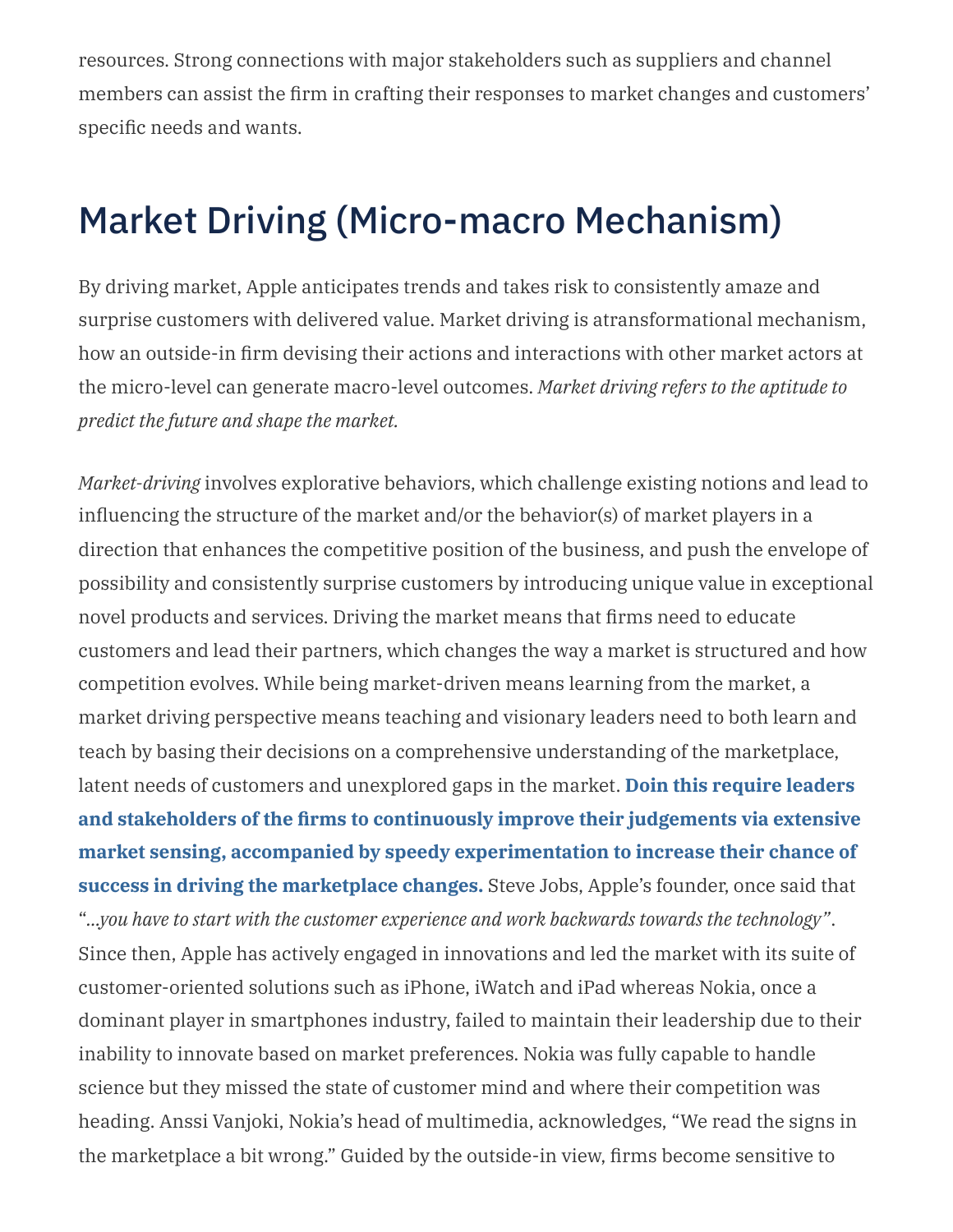even the very weak signals of imminent changes and exhibits a strong willingness to experiment. Based on market sensing and market linking, firms are able to create innovative products and services that match the latent needs of customers. By doing so, they advance the competition and channel structure, transforming the entire ecosystem.

## Architecting and Navigating the Future

The unexpected events and situations can bring uncertainty to the market due to changes such as consumer behavior, technology innovation, and government regulation. Not all organizations are ready for dramatic changes. However, companies can survive and even thrive under the new market conditions. Outside-in thinking allows firms to emerge from the radical environmental changes and survive any future times of adversity.

## Business Agility – Timely Response to Dynamic Changes

Business agility, the extent to which an entity rapidly iterates between making sense of the market and executing business decisions based on market linking to adapt to the market, as a key element of effectively navigating business management within and through the ever-changing business environment. $8$  For example, as the COVID-19 pandemic evolves, some firms have quickly updated their marketing communications to be more in sync with customers' daily circumstances. Brands such as Tesco swiftly focused their messages on what they were actively doing to help, can resonate the most with consumers who are tired of ads that are not authentic or have little practical implications. Tesco provided guidelines about social distancing in-store which was considered very appropriate during the outbreak, and scored highly on long-term return potential, short-term sales likelihood, and brand memorability. Google Japan also immediately moved to adopt a "thank you" message, which emotionally engaged audience and was among a few ads that generated the most positivity during the pandemic. Similarly, in order to promote social distancing and show a commitment to public safety, Chiquita Brands removed Miss Chiquita from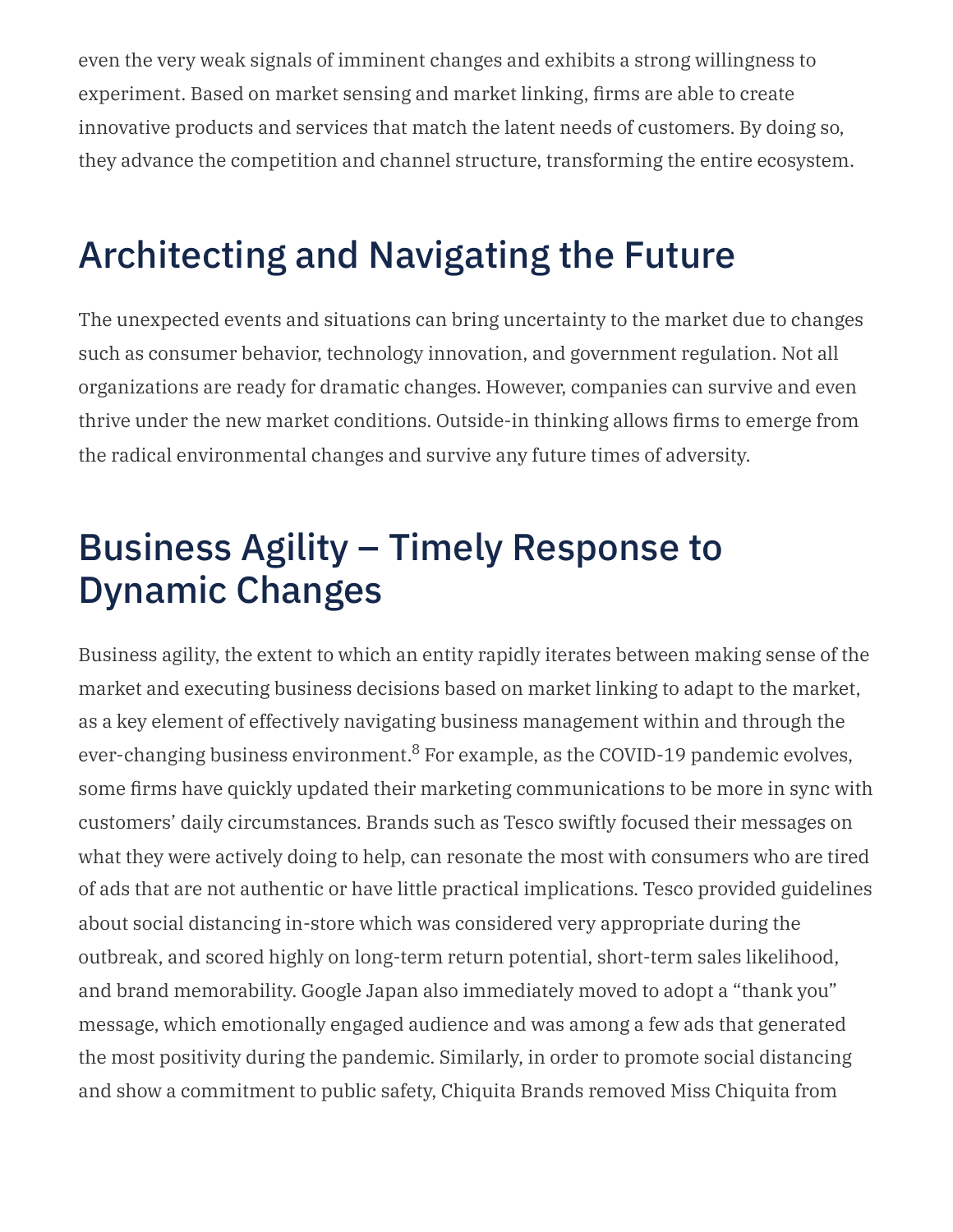their logo while communicating the message: "I'm already home. Please do the same and protect yourself". As such, by speaking to customers' mind and hearts in a timely manner, firms can successfully outperform their competitors.

## Business Innovation - Predicting the Future

By taking a market driving approach, outside-in firms focus on a vision for the future with a deep sense of purpose, excitement, and motivation for the entire set of actors in the ecosystem, unhampered by traditional thinking and industry norms for innovation, they are poised to make discontinuous leaps in customer value. This makes the outside-in firms more prepared and able to lead the market even in the most troublesome times. For example, Facebook has been experimenting with Horizon, a social virtual reality platform, which can be the future of social media marketing. This technology not only can transform online user experience but also has considerable potential considering customer behaviors have changed significantly and many of them are seeking new forms of entertainment and escapism. This reflects in the market driving mechanism in which firms are able to educate customers and restructure the market.

### References

- 1. Robert Grant (1991). The resource-based theory of competitive advantage: Implications for strategy formulation. California Management Review, 33(3), 114– 135.
- 2. Jifeng Mu (2015). Marketing capability, organizational adaptation, and new product development performance. *Industrial Marketing Management*, 49, 151–166.
- 3. Danny Miller, Russell Eisenstat, and Nathaniel Foote (2002). Strategy from the inside out: Building capability-creating organizations. *California Management Review*, 44(3), 37–54.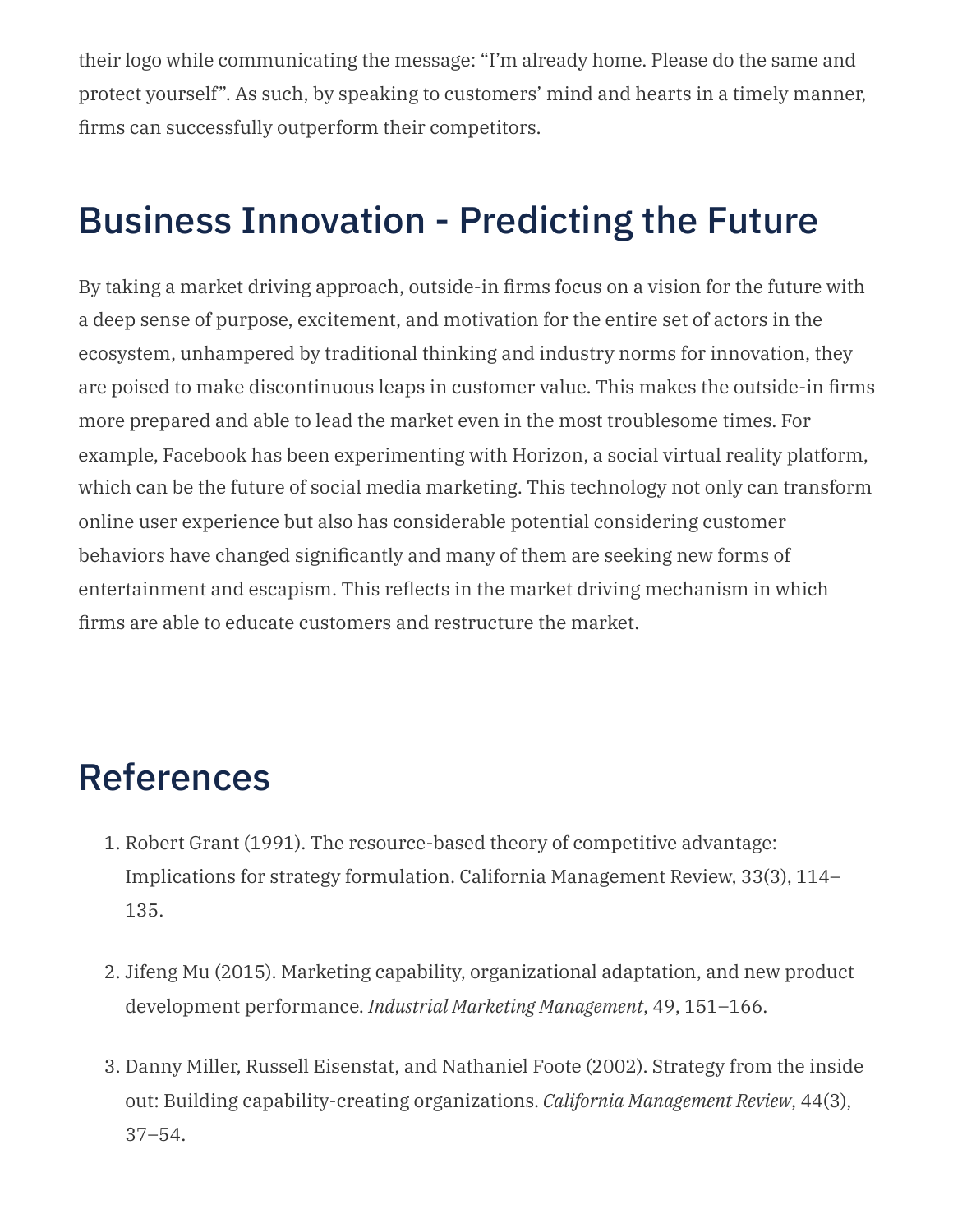- 4. Jifeng Mu, https://cmr.berkeley.edu/2021/06/building-real-time-marketingcapabilities/
- 5. Daniel Lyons (2010). The customer is always right, *Newsweek*, January 4, 85–86.
- 6. **Rebecca M. [Henderson](https://www.hbs.edu/faculty/Pages/profile.aspx?facId=12345&click=byline)** and Will Mitchell (1997). The interactions of organizational and competitive influences on strategy and performance. *Strategic Management Journal*, 18, 5–15.
- 7. **David [Sjödin](https://journals.sagepub.com/doi/full/10.1177/00081256211059140)**, **Vinit [Parida](https://journals.sagepub.com/doi/full/10.1177/00081256211059140)**, **Ivanka [Visnjic](https://journals.sagepub.com/doi/full/10.1177/00081256211059140)** (2021) How Can Large Manufacturers Digitalize Their Business Models? A Framework for Orchestrating Industrial Ecosystems. *California Management Review*, forthcoming, **[https://doi.org/10.1177/00081256211059140](https://doi.org/10.1177%2F00081256211059140)**
- 8. Paul Schoemaker, George Day (2021). Preparing Organizations for Greater Turbulence. *California Management Review*, 63(4), 66–88.



Jifeng Mu is Professor of Marketing at Alabama A&M University. His research focuses on technology innovation and marketing analytics. He holds a Ph.D. in Marketing from the University of Washington.



Park [Thaichon](https://experts.griffith.edu.au/9103-park-thaichon)

Park Thaichon is Senior Lecturer and the Cluster Leader for Impact research cluster, Griffith Business School. The fundamental aim of his research is for a better tomorrow - 'I wish that my current and future research would contribute to the overall benefits and well-being of the society.'